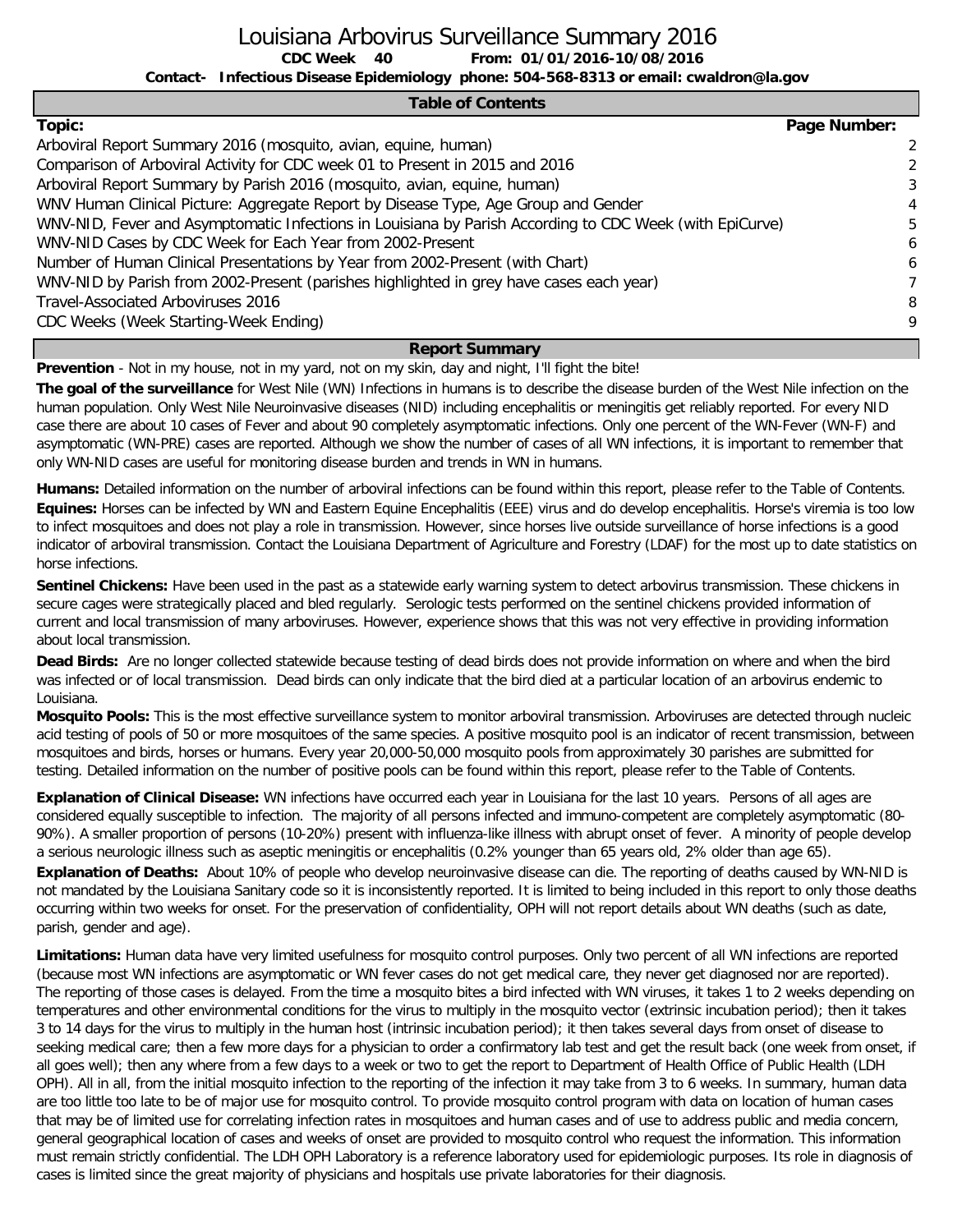# **Arboviral Report Summary Presentation Page 2**

|                | <b>Mosquito</b> | Avian | Equine |            |    | Human                                |              |                                    |  |
|----------------|-----------------|-------|--------|------------|----|--------------------------------------|--------------|------------------------------------|--|
|                | <b>Pools</b>    |       |        |            |    | Neuroinvasive   Fever   Asymptomatic | <b>Total</b> | .   Positive Blood Donors   Deaths |  |
| <b>Disease</b> |                 |       |        | <b>NID</b> |    | <b>PRE</b>                           |              | <b>PVD</b> ‡                       |  |
| <b>CAL</b>     |                 |       |        |            |    |                                      |              |                                    |  |
| EEE            |                 |       | 11     |            |    |                                      |              |                                    |  |
| <b>SLE</b>     |                 |       |        |            |    |                                      |              |                                    |  |
| <b>WEE</b>     |                 |       |        |            |    |                                      |              |                                    |  |
| <b>WNV</b>     | 185             | 57    |        | 47         | 10 |                                      | 30           |                                    |  |
| Total          | 188             | 57    | 16     | 17         | 10 |                                      | 30           |                                    |  |

**Data from CDC Week 1-40 From: 01/01/2016-10/08/2016**

CAL = California serogroup viruses (including La Crosse) \* Avian includes any wild bird or sentinel chicken samples EEE = Eastern Equine Encephalitis virus SLE = St. Louis Encephalitis virus WEE = Western Equine Encephalitis virus WNV = West Nile virus

‡ PVD are people who had no symptoms at the time of donating blood with a blood collection agency, but whose blood tested positive when screened for the presence of virus. If they become symptomatic and meet the case definition reporting criteria, they are counted as a case and are included in the appropriate disease category case tallies.

| Data from CDC Week 1-40 |  | From: 01/01/2015-10/10/2015 |
|-------------------------|--|-----------------------------|
|                         |  |                             |

|                | <b>Mosquito</b> | Avian * | <b>Equine</b> |     |                                      | Human        |                              |               |
|----------------|-----------------|---------|---------------|-----|--------------------------------------|--------------|------------------------------|---------------|
|                | <b>Pools</b>    |         |               |     | Neuroinvasive   Fever   Asymptomatic | <b>Total</b> | <b>Positive Blood Donors</b> | <b>Deaths</b> |
| <b>Disease</b> |                 |         |               | NID | <b>PRE</b>                           |              | PVD ‡                        |               |
| <b>CAL</b>     |                 |         |               |     |                                      |              |                              |               |
| <b>EEE</b>     |                 |         |               |     |                                      |              |                              |               |
| <b>SLE</b>     |                 |         |               |     |                                      |              |                              |               |
| <b>WEE</b>     |                 |         |               |     |                                      |              |                              |               |
| <b>WNV</b>     | 506             | 70      |               | 35  | 14                                   | 56           | 15                           |               |
| Total          | 506             | 72      |               | 37  | 14                                   | 56           | 15                           |               |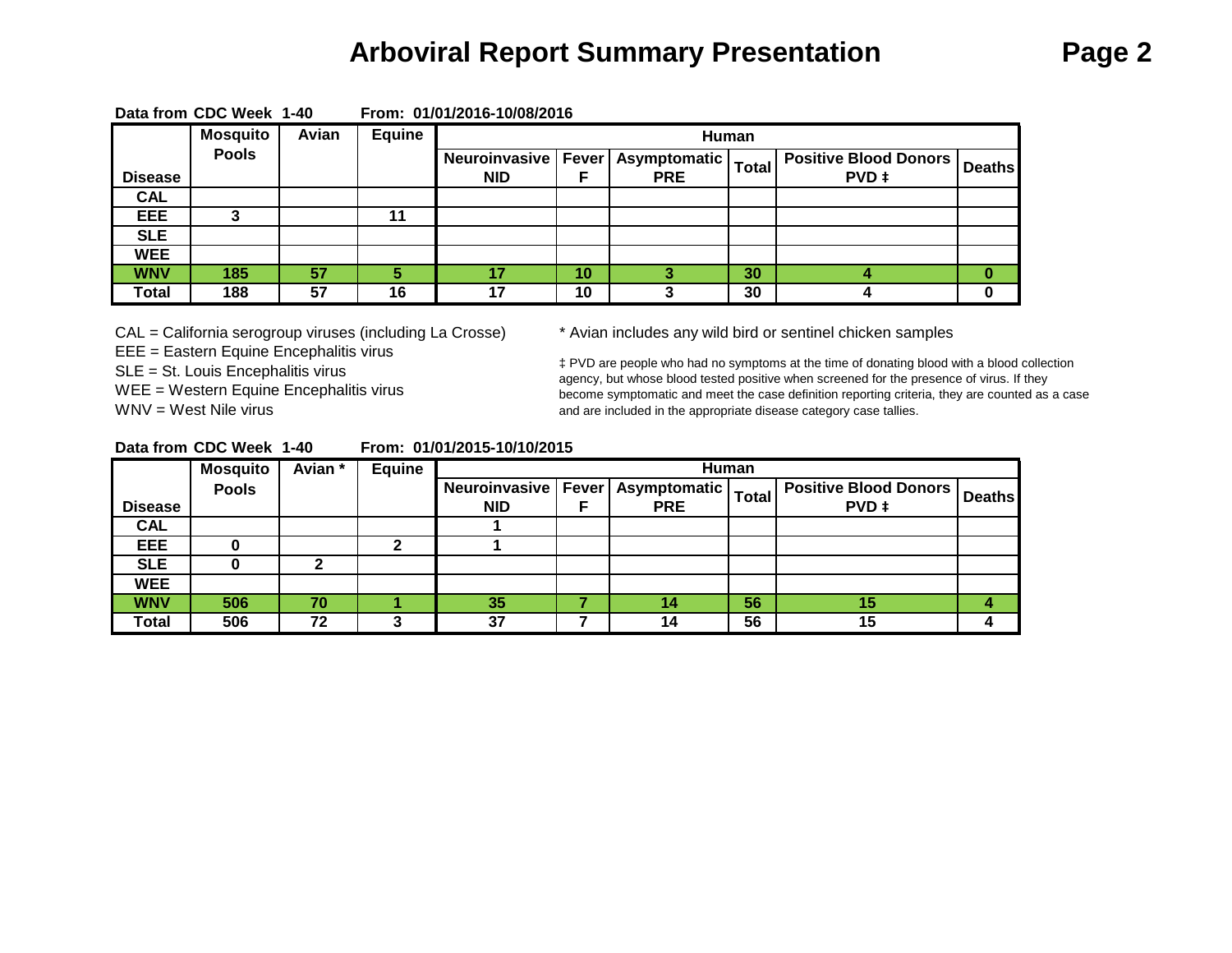# **Arbovirus by Parish Page 3**

| Data from               | CDC Week: 1-40          |                         |                |                         |                |                |                         |  |       | From: 01/01/2016-10/08/2016 |             |                         |                         |                         |                 |
|-------------------------|-------------------------|-------------------------|----------------|-------------------------|----------------|----------------|-------------------------|--|-------|-----------------------------|-------------|-------------------------|-------------------------|-------------------------|-----------------|
|                         |                         |                         |                | <b>WNV</b>              |                |                |                         |  |       | <b>SLE</b>                  |             |                         | EEE                     | <b>CAL</b>              | $CAL = Calif$   |
| Parish                  | M                       | A                       | E              |                         |                | <b>Human</b>   |                         |  |       | MAEHuman MAE Human          |             |                         |                         | Human                   | (inclu          |
|                         |                         |                         |                | <b>NID</b>              | F              |                | <b>PRE</b> Total        |  |       |                             |             |                         |                         |                         | $EEE = East$    |
| <b>Acadia</b>           |                         |                         |                |                         |                |                | $\mathbf 0$             |  |       |                             |             |                         |                         |                         |                 |
| <b>Allen</b>            | $\overline{\mathbf{2}}$ |                         |                |                         |                |                | $\pmb{0}$               |  |       |                             |             |                         |                         |                         | $SLE = St. L$   |
| <b>Ascension</b>        | 1                       |                         |                |                         |                |                | $\mathbf 0$             |  |       |                             |             |                         |                         |                         | $WEE = Wes$     |
| <b>Avoyelles</b>        |                         |                         | 1              |                         |                |                | $\pmb{0}$               |  |       |                             |             |                         |                         |                         |                 |
| <b>Beauregard</b>       |                         |                         |                | $\mathbf{1}$            |                |                | 1                       |  |       |                             |             |                         |                         |                         | <b>WNV</b>      |
| <b>Bossier</b>          |                         |                         |                |                         |                |                | $\mathbf 0$             |  |       |                             |             |                         |                         |                         |                 |
| Caddo                   | $\overline{16}$         |                         |                | 6                       |                | $\mathbf{1}$   | $\overline{\mathbf{7}}$ |  |       |                             |             | 4                       |                         |                         |                 |
| <b>Calcasieu</b>        | $\overline{56}$         |                         |                | $\overline{\mathbf{4}}$ | 1              |                | 5                       |  |       |                             |             |                         |                         |                         |                 |
| <b>East Baton Rouge</b> | $\overline{18}$         | 6                       |                | 3                       | $\overline{2}$ | 1              | 6                       |  |       |                             |             |                         |                         |                         |                 |
| De Soto                 |                         |                         | 1              |                         |                |                | $\bf{0}$                |  |       |                             |             |                         |                         |                         | $M = M$ osquito |
| <b>Franklin</b>         |                         | $\mathbf{1}$            |                | $\mathbf{1}$            |                |                | 1                       |  |       |                             |             |                         |                         |                         | $A = Avian$     |
| Iberia                  | $\overline{2}$          |                         |                |                         |                |                | $\bf{0}$                |  |       |                             | $\mathbf 1$ |                         |                         |                         | $E = Equine$    |
| <b>Iberville</b>        |                         |                         |                |                         | 1              |                | 1                       |  |       |                             |             |                         |                         |                         |                 |
| <b>Jefferson</b>        |                         | $\overline{32}$         |                |                         |                |                | $\bf{0}$                |  |       |                             |             |                         |                         |                         |                 |
| <b>Jefferson Davis</b>  |                         |                         |                |                         | 1              |                | 1                       |  |       |                             |             |                         |                         |                         |                 |
| Lafourche               | $\mathbf{2}$            |                         |                |                         |                |                | $\bf{0}$                |  |       |                             |             |                         |                         |                         |                 |
| <b>Lafayette</b>        |                         |                         |                |                         |                |                | $\mathbf 0$             |  |       |                             |             |                         |                         |                         |                 |
| Lincoln                 | $\overline{\mathbf{3}}$ |                         |                |                         | $\overline{1}$ |                | 1                       |  |       |                             |             |                         |                         |                         |                 |
| <b>Orleans</b>          | $\overline{2}$          |                         |                |                         | $\mathbf 1$    |                | 1                       |  |       |                             |             |                         |                         |                         |                 |
| <b>Ouachita</b>         | $\overline{18}$         |                         |                | $\overline{2}$          |                |                | $\overline{\mathbf{2}}$ |  |       |                             |             |                         |                         |                         |                 |
| <b>Plaquemines</b>      | 1                       |                         |                |                         |                |                | 0                       |  |       |                             |             |                         |                         |                         |                 |
| <b>Rapides</b>          |                         |                         | $\overline{2}$ |                         |                |                | 0                       |  |       |                             |             |                         |                         |                         |                 |
| <b>St. Bernard</b>      | $\overline{2}$          |                         |                |                         |                |                | $\mathbf 0$             |  |       |                             |             |                         |                         |                         |                 |
| <b>St. Charles</b>      |                         | 11                      |                |                         |                |                | 0                       |  |       |                             |             |                         |                         |                         |                 |
| <b>St. Martin</b>       | $\mathbf{2}$            | 4                       |                |                         |                |                | 0                       |  |       |                             | $\mathbf 2$ |                         |                         |                         |                 |
| <b>St. Mary</b>         |                         | $\overline{\mathbf{3}}$ |                |                         |                |                | $\pmb{0}$               |  |       |                             |             |                         |                         |                         |                 |
| St. Tammany             | 22                      |                         |                |                         | 1              |                | $\overline{1}$          |  |       |                             |             | 1                       |                         |                         |                 |
| <b>Tangipahoa</b>       | 12                      |                         |                |                         | $\overline{1}$ |                | $\overline{1}$          |  |       |                             |             | $\overline{\mathbf{5}}$ |                         |                         |                 |
| Vernon                  |                         |                         |                |                         |                | 1              | 1                       |  |       |                             |             |                         |                         |                         |                 |
| Washington              |                         |                         |                |                         |                |                | $\mathbf 0$             |  |       |                             |             | 1                       |                         |                         |                 |
| <b>Webster</b>          |                         |                         | 1              |                         | 1              |                | 1                       |  |       |                             |             |                         |                         |                         |                 |
| <b>West Baton Rouge</b> | 26                      |                         |                |                         |                |                | $\pmb{0}$               |  |       |                             |             |                         |                         |                         |                 |
| Total                   | 185                     |                         |                | $57$ 5 17               | 10             | $\overline{3}$ | 30                      |  | 0 0 0 | $\overline{\mathbf{0}}$     |             | 3 0 11                  | $\overline{\mathbf{0}}$ | $\overline{\mathbf{0}}$ |                 |

SLE = St. Louis Encephalitis virus WEE = Western Equine Encephalitis virus CAL = California serogroup viruses (including La Crosse) EEE = Eastern Equine Encephalitis virus

WNV = West Nile virus

*All human and equine case tallies are reported by the case's parish of residence, not the parish where the exposure occurred.*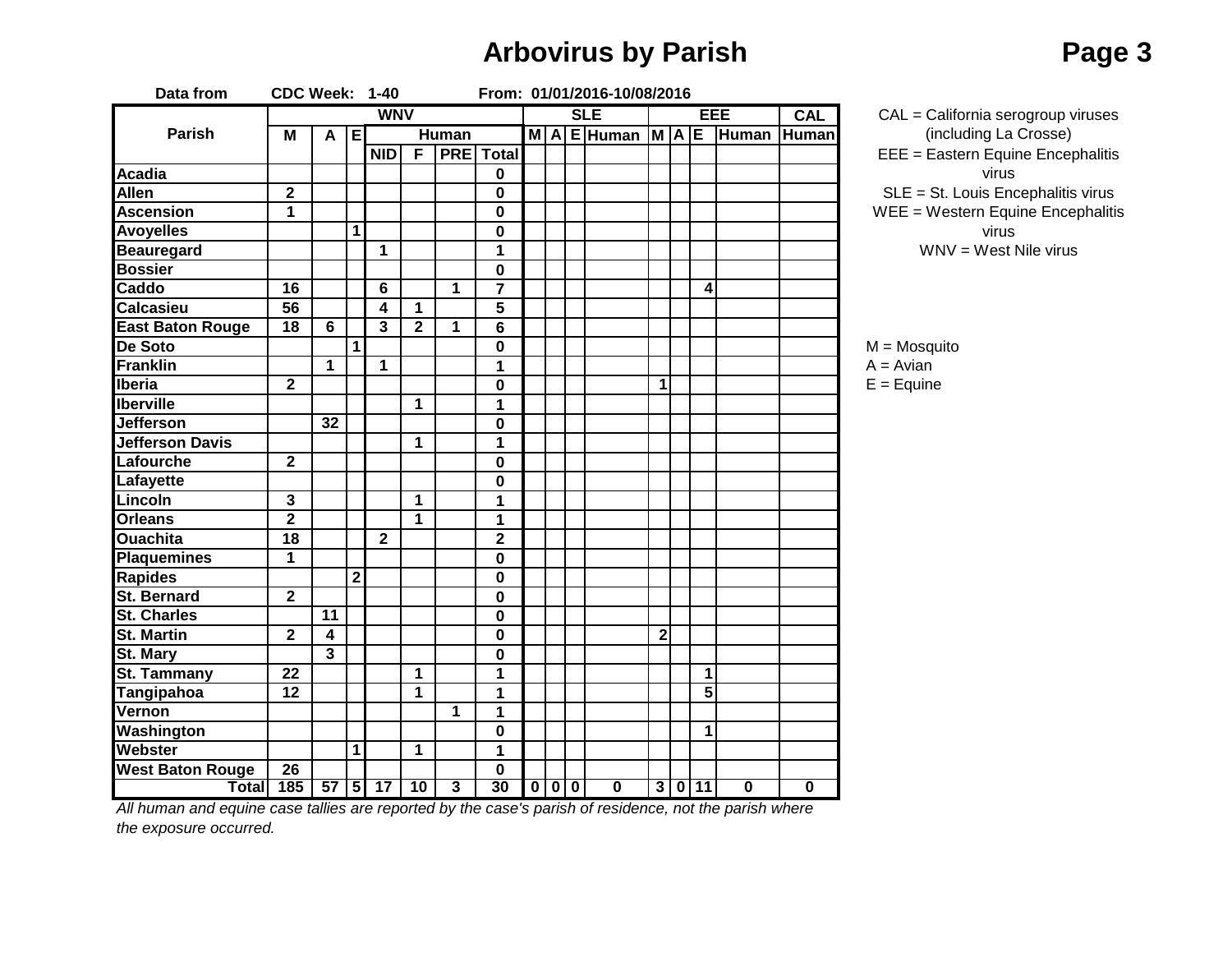# **WNV Human Clinical Presentation Page 4**

|                                  |                  |                                              | <b>Clinical Classification</b> |                    |                         |               |
|----------------------------------|------------------|----------------------------------------------|--------------------------------|--------------------|-------------------------|---------------|
| <b>Age Group</b>                 | <b>NID Cases</b> | <b>Incidence</b>                             | <b>Fever Cases</b>             | <b>Incidence</b>   | <b>PRE Cases</b>        | <b>Deaths</b> |
| $0 - 14$                         | $\bf{0}$         | 0.0                                          | 0                              | 0.0                |                         |               |
| $15 - 29$                        | 1                | 0.1                                          | $\overline{2}$                 | 0.2                |                         |               |
| 30-44                            | 0                | 0.0                                          | 4                              | 0.4                |                         |               |
| 45-59                            | 5                | 0.6                                          | $\overline{2}$                 | 0.3                |                         | $\bf{0}$      |
| 60-74                            | $6\phantom{1}$   | $1.3$                                        | $\overline{2}$                 | 0.4                | 1                       | $\bf{0}$      |
| $75+$                            | 5                | 2.1                                          |                                | 0.0                |                         | $\bf{0}$      |
| <b>Undetermined</b>              |                  |                                              |                                |                    |                         |               |
| Total                            | $\overline{17}$  | 0.4                                          | 10                             | 0.2                | $\overline{\mathbf{3}}$ | $\bf{0}$      |
|                                  |                  | <b>Neuroinvasive Disease Cases by Gender</b> |                                |                    |                         |               |
| <b>Age Group</b>                 | <b>Male</b>      | <b>M</b> Incidence                           | <b>Female</b>                  | <b>F</b> Incidence |                         |               |
| $0 - 14$                         | 0                | 0.0                                          | 0                              | 0.0                |                         |               |
| 15-29                            |                  | 0.2                                          | n                              | 0.0                |                         |               |
| 30-44                            | 0                | 0.0                                          | O                              | 0.0                |                         |               |
| 45-59                            | 1                | 0.3                                          | 4                              | 1.0                |                         |               |
| 60-74                            | 3                | 1.5                                          | 3                              | 1.2                |                         |               |
| $75+$                            | 4                | 4.8                                          | 1                              | 0.7                |                         |               |
| <b>Undetermined</b>              |                  |                                              |                                |                    |                         |               |
| <b>Total</b>                     | $\boldsymbol{9}$ | 0.4                                          | 8                              | 0.3                |                         |               |
| 2.5<br>$\blacksquare$ NID<br>2.0 | <b>□</b> Fever   | <b>Incidence by Age and Clinical Event</b>   |                                |                    |                         |               |
| per 100,000 Pop.<br>DPRE<br>1.5  |                  |                                              |                                |                    |                         |               |



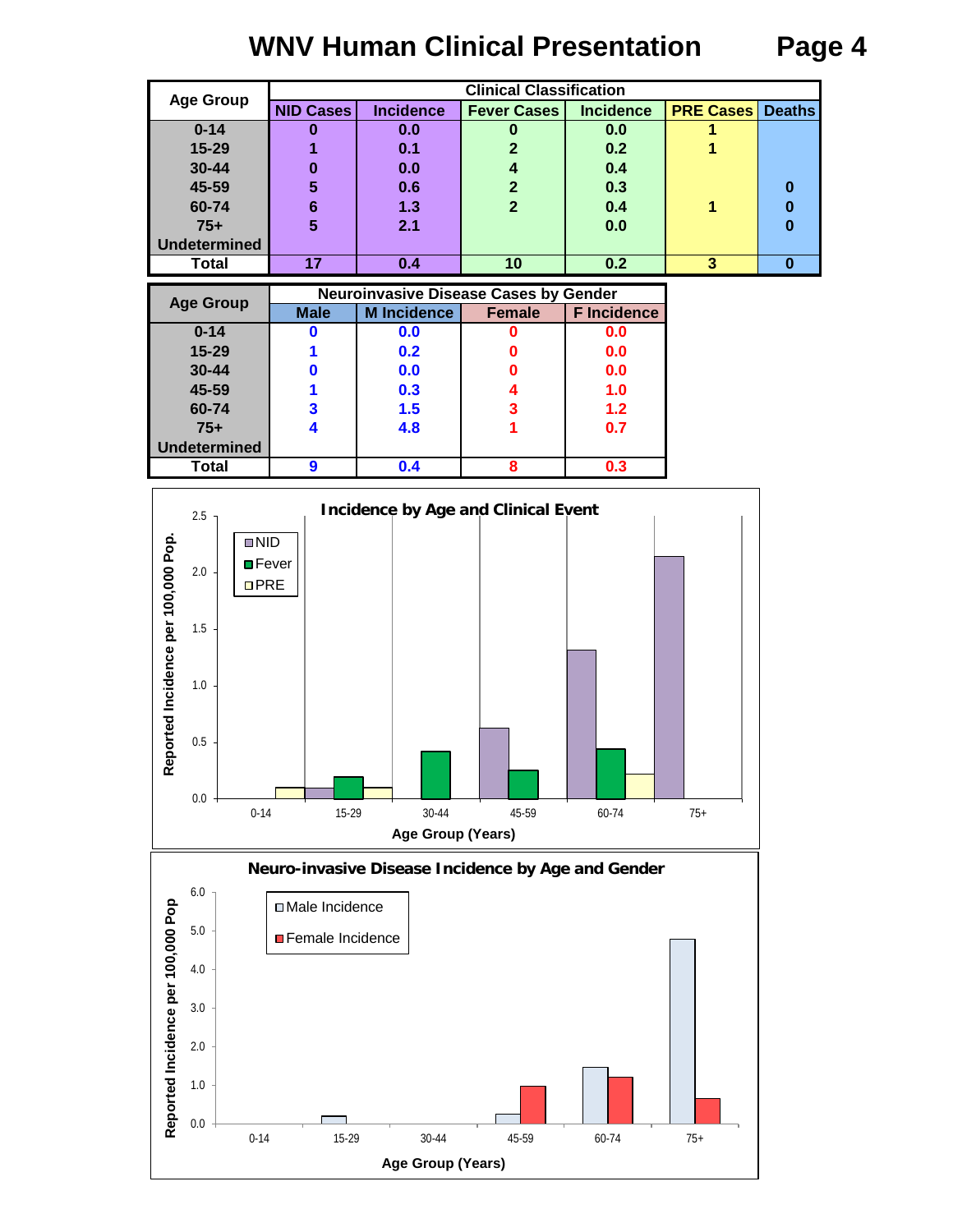## **WNV Infections by Parish According to CDC Week Page 5**

|               |                         | CDC Week 1-5 6-9 10-13 14-17 18-21 |         |                         |              |              |         |              | 22 23 24     | -25                       | 26           | 27           | 28             | 29             | 30       | 31                      | 32 33          | 34                                      | 35 |                |              |              | 36 37 38 39 40 |              |              |                         | 41 42 43 44 45             |     |          | 46 47 48 49  |                         |              |            | 50           | 51 52        |           |
|---------------|-------------------------|------------------------------------|---------|-------------------------|--------------|--------------|---------|--------------|--------------|---------------------------|--------------|--------------|----------------|----------------|----------|-------------------------|----------------|-----------------------------------------|----|----------------|--------------|--------------|----------------|--------------|--------------|-------------------------|----------------------------|-----|----------|--------------|-------------------------|--------------|------------|--------------|--------------|-----------|
| Region Parish |                         | <b>Total</b>                       |         | Jan Feb Mar             |              | Apr          | May Jun |              |              |                           | Jul          |              |                |                | Aug      |                         |                |                                         |    | Sep            |              |              |                | Oct          |              |                         |                            | Nov |          |              |                         |              | Dec        |              |              |           |
|               |                         |                                    |         |                         |              |              |         |              |              |                           |              |              |                |                |          |                         |                |                                         |    |                |              |              |                |              |              |                         |                            |     |          |              |                         |              |            |              |              |           |
|               | <b>East Baton Rouge</b> |                                    |         |                         |              |              |         |              |              |                           |              |              |                |                |          |                         |                |                                         |    |                |              |              |                |              |              |                         |                            |     |          |              |                         |              |            |              |              |           |
| 3             |                         |                                    |         |                         |              |              |         |              |              |                           |              |              |                |                |          |                         |                |                                         |    |                |              |              |                |              |              |                         |                            |     |          |              |                         |              |            |              |              |           |
|               |                         |                                    |         |                         |              |              |         |              |              |                           |              |              |                |                |          |                         |                |                                         |    |                |              |              |                |              |              |                         |                            |     |          |              |                         |              |            |              |              |           |
| ь             | Beauregard              |                                    |         |                         |              |              |         |              |              |                           |              |              |                |                |          |                         |                |                                         |    |                |              |              |                |              |              |                         |                            |     |          |              |                         |              |            |              |              |           |
|               | Calcasieu               |                                    |         |                         |              |              |         |              |              |                           |              |              | $\overline{2}$ |                |          |                         |                |                                         |    |                |              |              |                |              |              |                         |                            |     |          |              |                         |              |            |              |              |           |
|               |                         |                                    |         |                         |              |              |         |              |              |                           |              |              |                |                |          |                         |                |                                         |    |                |              |              |                |              |              |                         |                            |     |          |              |                         |              |            |              |              |           |
|               | Caddo                   |                                    |         |                         |              |              |         |              |              |                           |              |              |                |                |          |                         |                |                                         |    |                |              |              |                |              |              |                         |                            |     |          |              |                         |              |            |              |              |           |
| 8             | Franklin                |                                    |         |                         |              |              |         |              |              |                           |              |              |                |                |          |                         |                |                                         |    |                |              |              |                |              |              |                         |                            |     |          |              |                         |              |            |              |              |           |
| 8             | Ouachita                |                                    |         |                         |              |              |         |              |              |                           |              |              |                |                |          |                         |                |                                         |    |                |              |              |                |              |              |                         |                            |     |          |              |                         |              |            |              |              |           |
| 9             |                         |                                    |         |                         |              |              |         |              |              |                           |              |              |                |                |          |                         |                |                                         |    |                |              |              |                |              |              |                         |                            |     |          |              |                         |              |            |              |              |           |
|               | <b>WNV-NID 2016</b>     |                                    | $17$ 0  | $\mathbf{0}$            | $\mathbf{0}$ | $\mathbf{0}$ |         | $\mathbf{0}$ | $\Omega$     | $\bullet$<br>$\mathbf{0}$ | $\mathbf{0}$ | $\bullet$    | $\overline{2}$ | $\overline{2}$ | $\Omega$ | $\overline{2}$          | 6              | $\mathbf{0}$<br>$\overline{\mathbf{2}}$ |    |                |              | $\Omega$     | $\Omega$       | $\Omega$     | $\Omega$     | $\overline{\mathbf{0}}$ | $\mathbf{0}$<br>$\Omega$   |     | $\Omega$ | $\bullet$    | $\overline{\mathbf{0}}$ | $\Omega$     | $\Omega$   | $\Omega$     | $\mathbf{0}$ |           |
|               | <b>WNV-F 2016</b>       |                                    | $10$ 0  | $\overline{0}$          | $\Omega$     | $\Omega$     |         | $\mathbf{0}$ | $\Omega$     | $\Omega$                  | $\Omega$     | $\Omega$     |                |                | $\Omega$ | $\overline{\mathbf{z}}$ | $\overline{2}$ | <u>െ</u>                                |    | $\overline{2}$ | $\Omega$     | $0 \quad 0$  |                |              | $\Omega$     | $\Omega$                | $\overline{0}$<br>$\Omega$ |     |          | $\Omega$     | $\mathbf{0}$            | $\Omega$     | $\sqrt{ }$ | $\Omega$     | $\Omega$     |           |
|               |                         |                                    |         |                         |              |              |         |              |              |                           |              |              |                |                |          |                         |                |                                         |    |                |              |              |                |              |              |                         |                            |     |          |              |                         |              |            |              |              |           |
|               | <b>WNV-PRE 2016</b>     |                                    | $3 \ 0$ | $\overline{\mathbf{0}}$ | $\Omega$     | $\mathbf{0}$ |         | $\mathbf{0}$ | $\mathbf{0}$ | $\bullet$<br>$\mathbf{O}$ | $\mathbf{o}$ | $\mathbf{0}$ | $\mathbf{0}$   | $\mathbf{0}$   |          | $\mathbf{0}$            | $\mathbf{0}$   | $\mathbf{0}$                            |    | $\mathbf{0}$   | $\mathbf{o}$ | $\mathbf{0}$ | $\mathbf{0}$   | $\mathbf{o}$ | $\mathbf{0}$ | $\bullet$               | $\mathbf{o}$<br>$\Omega$   |     | $\Omega$ | $\mathbf{o}$ | $\mathbf{0}$            | $\mathbf{0}$ | $\Omega$   | $\mathbf{0}$ | $\bullet$    | $\bullet$ |
|               |                         |                                    |         |                         |              |              |         |              |              |                           |              |              |                |                |          |                         |                |                                         |    |                |              |              |                |              |              |                         |                            |     |          |              |                         |              |            |              |              |           |

**WNV-NID 2012 160 0 0 0 0 0 0 0 0 1 1 3 15 11 13 17 18 16 14 12 4 7 4 4 7 2 1 3 3 0 1 1 1 0 1 0 0**

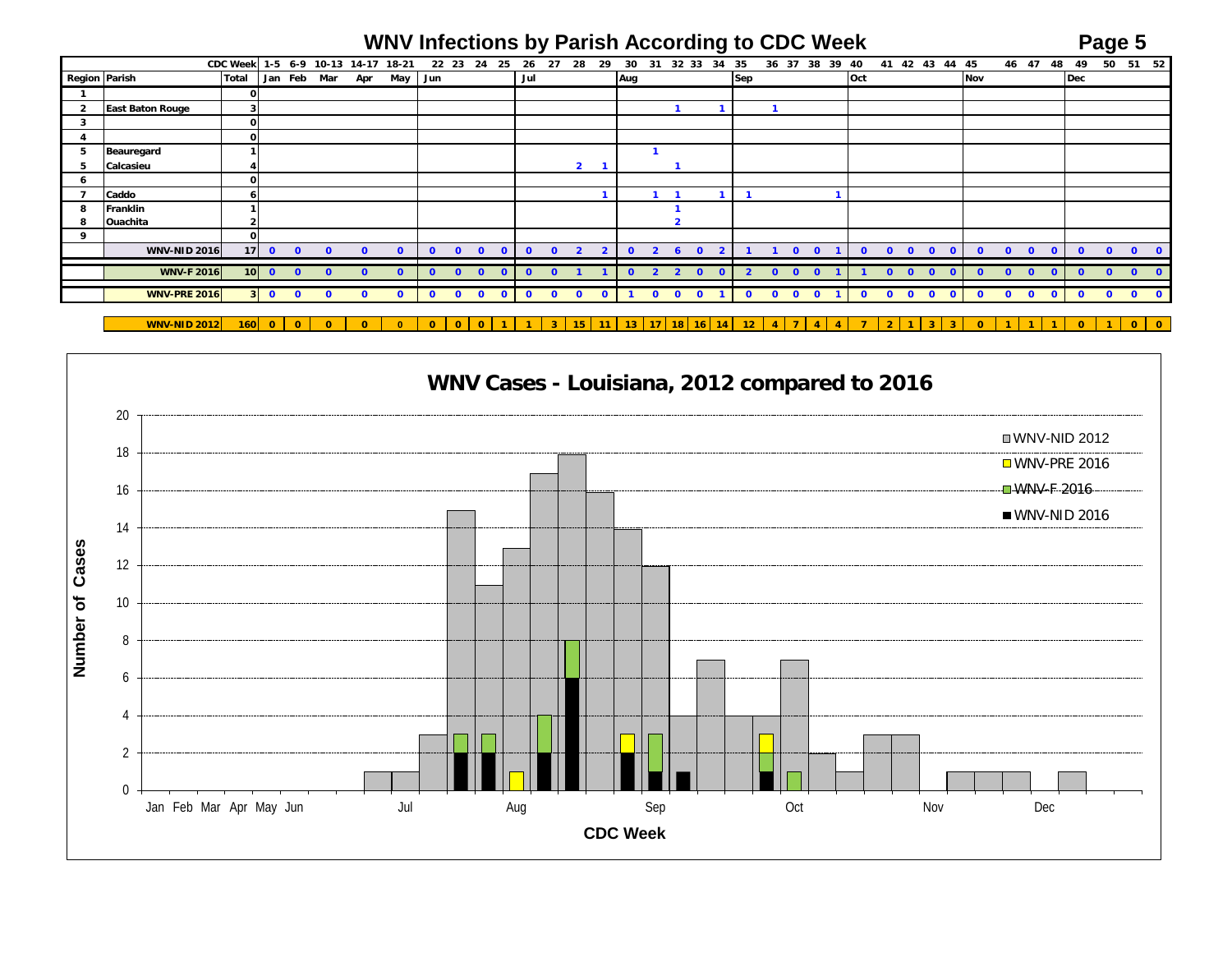| WNV-NID Cases by CDC Week by Year<br>2006   2007   2008   2009   2010   2011 |                 |                                           |                                  |                                  |                         |                                  |                                           |                                  |                                  |                                  |                                  |                                  |                         |                         |                                  |                            |
|------------------------------------------------------------------------------|-----------------|-------------------------------------------|----------------------------------|----------------------------------|-------------------------|----------------------------------|-------------------------------------------|----------------------------------|----------------------------------|----------------------------------|----------------------------------|----------------------------------|-------------------------|-------------------------|----------------------------------|----------------------------|
|                                                                              | Week            | 2002                                      | 2003                             | 2004                             | 2005                    |                                  |                                           |                                  |                                  |                                  |                                  | 2012                             | 2013                    | 2014                    | 2015                             | 2016                       |
| Jan                                                                          | 1               |                                           |                                  |                                  |                         |                                  |                                           |                                  |                                  |                                  |                                  |                                  |                         |                         |                                  |                            |
|                                                                              | 3               |                                           |                                  |                                  |                         |                                  |                                           |                                  |                                  |                                  |                                  |                                  |                         |                         |                                  |                            |
|                                                                              | 7               |                                           |                                  |                                  |                         |                                  |                                           |                                  |                                  |                                  |                                  |                                  |                         |                         |                                  |                            |
| March                                                                        | 10              |                                           |                                  |                                  |                         |                                  |                                           |                                  |                                  |                                  |                                  |                                  |                         |                         |                                  |                            |
|                                                                              | 13              |                                           |                                  |                                  |                         |                                  |                                           |                                  |                                  |                                  |                                  |                                  |                         |                         |                                  |                            |
|                                                                              | $\overline{17}$ |                                           |                                  |                                  |                         |                                  |                                           |                                  |                                  |                                  |                                  |                                  |                         |                         |                                  |                            |
| <b>May</b>                                                                   | 19              |                                           |                                  |                                  |                         |                                  |                                           |                                  |                                  |                                  |                                  |                                  |                         |                         |                                  |                            |
|                                                                              | 20              | 0                                         | $\mathbf 0$                      | 0                                | 0                       | $\mathbf 0$                      | $\mathbf 0$                               | $\mathbf 0$                      | $\mathbf 0$                      | 0                                | $\mathbf 0$                      | $\mathbf 0$                      | $\mathbf 0$             | $\mathbf 0$             | 0                                | $\mathbf 0$                |
|                                                                              | 21              | 0                                         | $\overline{0}$                   | 0                                | 0                       | 0                                | $\overline{0}$                            | 0                                | 0                                | 0                                | 0                                | 0                                | 0                       | 0                       | 0                                | 0                          |
| June                                                                         | $\overline{22}$ | $\overline{0}$                            | $\overline{0}$                   | $\overline{0}$                   | 0                       | 0                                | 0                                         | 0                                | 0                                | 0                                | $\Omega$                         | 0                                | $\overline{0}$          | $\overline{0}$          | 0                                | $\overline{0}$             |
|                                                                              | $\overline{23}$ | $\overline{0}$                            | $\overline{0}$                   | $\overline{0}$                   | $\overline{0}$          | $\overline{0}$                   | $\overline{0}$                            | $\overline{0}$                   | $\overline{0}$                   | 0                                | $\mathbf 0$                      | 0                                | 0                       | $\overline{0}$          | 0                                | 0                          |
|                                                                              | 24              | $\overline{2}$                            | $\overline{0}$                   | $\overline{0}$                   | 0                       | $\overline{0}$                   | $\overline{0}$                            | $\overline{0}$                   | $\overline{0}$                   | $\overline{0}$                   | $\overline{0}$                   | $\overline{0}$                   | $\overline{0}$          | $\overline{0}$          | $\overline{0}$                   | $\overline{0}$             |
|                                                                              | 25              | $\overline{2}$                            | $\overline{2}$                   | $\overline{0}$                   | 0                       | 0                                | $\overline{0}$                            | 0                                | $\overline{1}$                   | $\overline{0}$                   | $\overline{0}$                   | $\overline{1}$                   | 0                       | $\overline{0}$          | $\overline{0}$                   | $\overline{0}$             |
| July                                                                         | 26              | 11                                        | $\overline{0}$                   | $\overline{0}$                   | $\overline{0}$          | $\overline{\mathbf{1}}$          | 0                                         | 0                                | 1                                | 0                                | $\Omega$                         | $\overline{1}$                   | $\Omega$                | $\overline{0}$          | 1                                | $\Omega$                   |
|                                                                              | $\overline{27}$ | $\overline{6}$                            | $\overline{\mathbf{3}}$          | $\overline{\mathbf{3}}$          | $\overline{4}$          | $\overline{1}$                   | $\overline{0}$                            | $\overline{0}$                   | $\overline{2}$                   | $\overline{\mathbf{3}}$          | $\overline{0}$                   | $\overline{\mathbf{3}}$          | $\overline{0}$          | $\overline{0}$          | $\mathbf{1}$                     | $\overline{0}$             |
|                                                                              | 28              | 9                                         | 5                                | $\overline{2}$                   | 5                       | 4                                | $\overline{0}$                            | $\overline{0}$                   | $\overline{0}$                   | $\overline{0}$                   | $\overline{1}$                   | 15                               | $\overline{1}$          | $\overline{3}$          | $\overline{2}$                   | $\overline{2}$             |
|                                                                              | 29              | 23                                        | 5                                | $\overline{\mathbf{2}}$          | 13                      | 5                                | $\overline{0}$                            | $\overline{0}$                   | $\overline{1}$                   | $\overline{1}$                   | $\overline{1}$                   | $\overline{11}$                  | $\overline{0}$          | $\overline{7}$          | $\overline{1}$                   | $\overline{2}$             |
| August                                                                       | 30              | 23                                        | $\overline{\mathbf{8}}$          | 8                                | 8                       | $\overline{6}$                   | 0                                         | $\overline{2}$                   | 1                                | $\overline{2}$                   | $\overline{0}$                   | 13                               | 1                       | 9                       | $\overline{2}$                   | $\overline{0}$             |
|                                                                              | 31              | $\overline{21}$                           | 10                               | $\overline{5}$                   | $\overline{21}$         | $\overline{7}$                   | $\overline{1}$                            | $\overline{1}$                   | $\mathbf 0$                      | $\overline{0}$                   | $\overline{0}$                   | 17                               | 3                       | $\overline{\mathbf{3}}$ | 5                                | $\overline{2}$             |
|                                                                              | 32              | 24                                        | $\overline{7}$                   | 15                               | 11                      | 14                               | $\overline{\mathbf{3}}$                   | $\overline{2}$                   | $\overline{1}$                   | $\overline{1}$                   | $\overline{1}$                   | $\overline{18}$                  | $\overline{\mathbf{3}}$ | $\overline{4}$          | 4                                | $\overline{6}$             |
|                                                                              | $\overline{33}$ | 21                                        | 8                                | $\overline{7}$                   | 9                       | $\overline{13}$                  | $\overline{2}$                            | $\overline{1}$                   | $\overline{2}$                   | $\mathbf{1}$                     | $\mathbf{o}$                     | $\overline{16}$                  | $\overline{7}$          | 9                       | 4                                | $\mathbf{o}$               |
|                                                                              | 34              | 14                                        | $\overline{6}$                   | $\overline{\mathbf{3}}$          | $\overline{\mathbf{8}}$ | 7                                | $\overline{2}$                            | $\overline{\mathbf{3}}$          | $\overline{1}$                   | $\overline{2}$                   | $\overline{0}$                   | 14                               | $\overline{6}$          | $\overline{6}$          | 5                                | $\overline{2}$             |
| September                                                                    | 35              | $\overline{\mathbf{8}}$                   | $\overline{6}$                   | 5                                | 6                       | $\overline{6}$                   | 5                                         | $\overline{\mathbf{3}}$          | $\overline{0}$                   | 3                                | $\overline{1}$                   | 12                               | $\overline{2}$          | $\overline{\mathbf{3}}$ | 5                                | 1                          |
|                                                                              | 36              | $\overline{13}$                           | 4                                | 5                                | 8                       | 9                                | $\overline{\mathbf{3}}$                   | $\overline{2}$                   | $\overline{0}$                   | $\overline{1}$                   | $\overline{1}$                   | $\overline{4}$                   | $\overline{2}$          | 8                       | $\overline{1}$                   | $\overline{1}$             |
|                                                                              | $\overline{37}$ | $\overline{8}$                            | 9                                | $\overline{\mathbf{3}}$          | 9                       | 6                                | $\overline{3}$                            | $\overline{0}$                   | $\mathbf{1}$                     | $\overline{2}$                   | $\mathbf{1}$                     | $\overline{7}$                   | 3                       | $\overline{2}$          | 4                                | $\mathbf{o}$               |
|                                                                              | 38              | 6                                         | $\overline{4}$                   | $\overline{\mathbf{4}}$          | $\overline{2}$          | 3                                | $\overline{1}$                            | $\overline{0}$                   | 0                                | $\mathbf{1}$                     | $\mathbf 0$                      | 4                                | $\mathbf 0$             | $\overline{4}$          | $\mathbf 0$                      | $\overline{0}$             |
|                                                                              | 39              | $\overline{\mathbf{3}}$                   | 2                                | 5                                | 4                       | 4                                | 1                                         | $\overline{0}$                   | 0                                | $\overline{0}$                   | 0                                | 4                                | 1                       | $\overline{2}$          | 1                                | 1                          |
| October                                                                      | 40              | $\overline{\mathbf{3}}$                   | 4                                | 5                                | 4                       | 1                                | $\overline{\mathbf{3}}$                   | $\overline{\mathbf{3}}$          | 0                                | 1                                | $\overline{0}$                   | 7                                | 3                       | 1                       | $\overline{0}$                   | $\overline{0}$             |
|                                                                              | 41              | $\overline{\mathbf{3}}$                   | $\overline{2}$                   | 4                                | 3                       | $\overline{1}$                   | $\overline{0}$                            | $\overline{0}$                   | $\overline{0}$                   | $\overline{0}$                   | $\overline{0}$                   | $\overline{2}$                   | 1                       | $\overline{0}$          | $\overline{0}$                   | 0                          |
|                                                                              | 42<br>43        | $\overline{\mathbf{3}}$<br>$\overline{0}$ | $\overline{1}$<br>$\overline{2}$ | $\overline{2}$<br>$\overline{0}$ | $\overline{\mathbf{3}}$ | $\overline{1}$<br>$\overline{0}$ | $\overline{0}$<br>$\overline{\mathbf{3}}$ | $\overline{0}$<br>$\overline{0}$ | $\overline{0}$                   | $\overline{0}$                   | $\overline{0}$                   | $\overline{1}$                   | $\overline{1}$          | 0                       | $\overline{\mathbf{3}}$          | 0                          |
|                                                                              | 44              | $\overline{0}$                            | 4                                | $\overline{0}$                   | 0<br>0                  | $\overline{1}$                   | $\overline{0}$                            | $\overline{0}$                   | $\overline{0}$<br>$\overline{0}$ | $\overline{0}$<br>$\overline{0}$ | $\overline{0}$<br>$\overline{0}$ | $\overline{3}$<br>$\overline{3}$ | 0<br>0                  | 0<br>0                  | $\overline{1}$<br>$\mathbf{o}$   | $\overline{0}$<br>0        |
|                                                                              | 45              | $\overline{0}$                            | $\overline{2}$                   | 2                                | 0                       | $\overline{0}$                   | 0                                         | 1                                | 0                                | $\overline{0}$                   | $\Omega$                         | $\overline{0}$                   | $\Omega$                | $\overline{0}$          | $\overline{0}$                   | $\overline{0}$             |
| November                                                                     | 46              | $\overline{0}$                            | $\overline{1}$                   | $\overline{1}$                   | 0                       | $\overline{0}$                   | $\overline{0}$                            | $\overline{0}$                   | $\overline{0}$                   | $\overline{0}$                   | 0                                | $\overline{1}$                   | 0                       | 0                       | $\overline{0}$                   | 0                          |
|                                                                              | 47              | $\mathbf{1}$                              | $\mathbf{1}$                     | $\overline{2}$                   | 0                       | $\mathbf{1}$                     | $\mathbf 0$                               | $\mathbf{1}$                     | 0                                | $\overline{0}$                   | $\Omega$                         | $\mathbf{1}$                     | $\Omega$                | $\Omega$                | $\mathbf{1}$                     | $\Omega$                   |
|                                                                              | 48              | 0                                         | 2                                | 1                                | 0                       | 0                                | $\overline{0}$                            | 0                                | 0                                | $\overline{2}$                   | 0                                | 1                                | $\overline{0}$          | $\overline{0}$          | 0                                | $\overline{0}$             |
|                                                                              |                 |                                           |                                  |                                  |                         |                                  |                                           |                                  |                                  |                                  |                                  |                                  |                         |                         |                                  |                            |
| <b>December</b>                                                              | 49              | 0                                         | 3                                | $\overline{0}$                   | 0                       | 0                                | $\overline{0}$                            | 0                                | 0                                | 0                                | $\overline{0}$                   | $\overline{\mathbf{0}}$          | 0                       | 0                       | 0                                | $\overline{0}$             |
|                                                                              | 50              | $\overline{0}$                            | $\overline{0}$                   | 0                                | 0                       | 0                                | $\overline{0}$                            | $\overline{0}$                   | $\overline{0}$                   | 0                                | 0                                | $\overline{1}$                   | 0                       | 0                       | $\overline{0}$                   | 0                          |
|                                                                              | 51<br>52        | $\overline{0}$<br>0                       | $\overline{0}$<br>$\overline{0}$ | $\overline{0}$<br>0              | $\overline{0}$<br>0     | $\overline{0}$<br>$\overline{0}$ | $\overline{0}$<br>$\overline{0}$          | $\overline{0}$<br>0              | $\overline{0}$<br>0              | $\overline{0}$<br>0              | $\Omega$<br>$\overline{0}$       | 0<br>$\overline{0}$              | 0<br>0                  | 0<br>0                  | $\overline{0}$<br>$\overline{0}$ | $\Omega$<br>$\overline{0}$ |
|                                                                              |                 |                                           |                                  |                                  |                         |                                  |                                           |                                  |                                  |                                  |                                  |                                  |                         |                         |                                  |                            |
| <b>NID Total</b>                                                             |                 | 204                                       | 101                              | 84                               | 118                     | 91                               | 27                                        | 19                               | 11                               | 20                               | 6                                | 160                              | 34                      | 61                      | 41                               | 17                         |

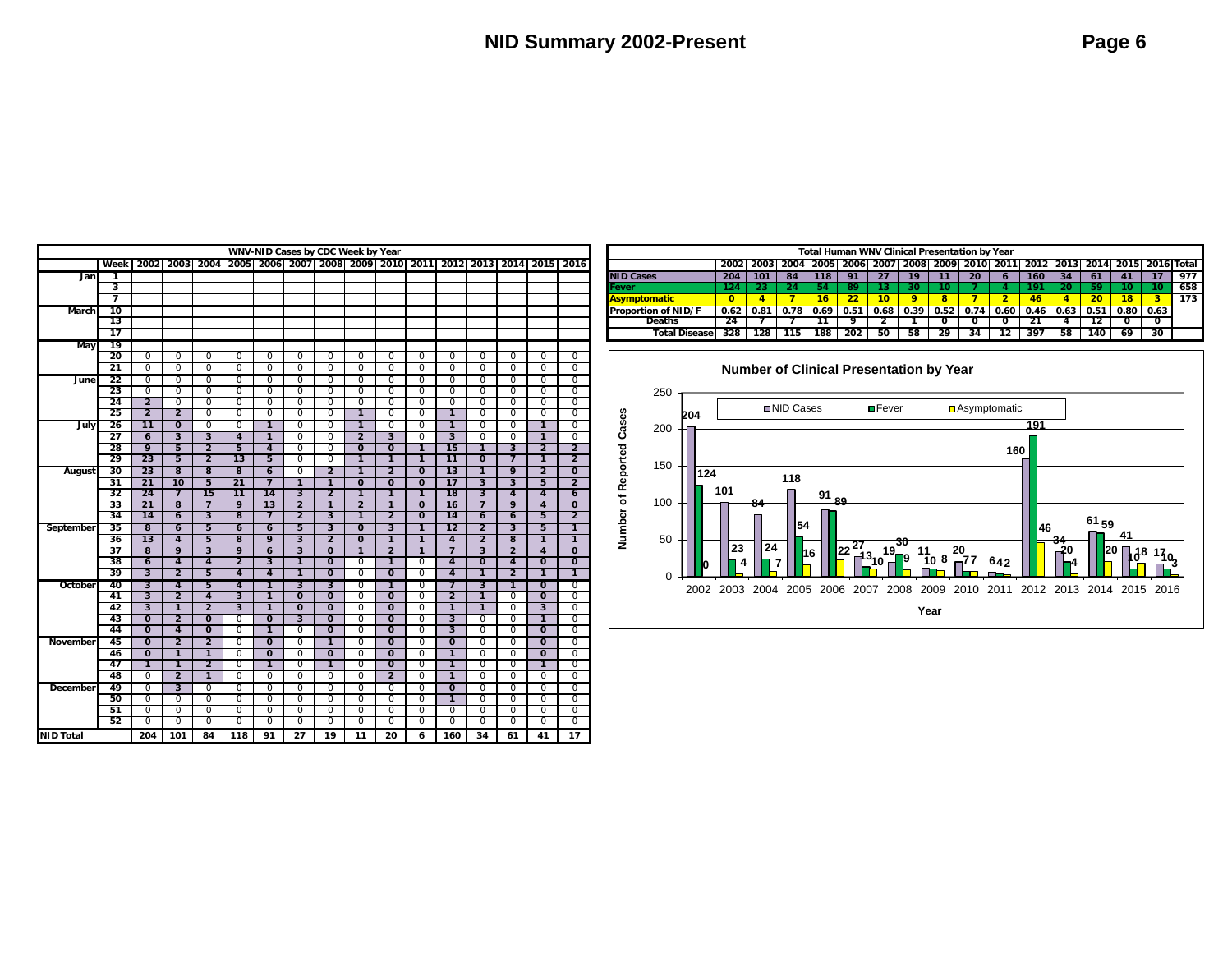## **NID by Parish 2002-Present <b>Page 7**

 **Tangipahoa 0.0 12 6 1 2 6 1 3 1** 0 **1 12** 0 0 **1 Washington 0.0 6 2** 0 **3 4 2** 0 **1** 0 **1 1** 0 **1** 0 **Total 0.6 17 204 101 84 118 91 27 19 11 20 6 160 34 61 41**

| $\mathbb{R}$      | <b>Parish</b>          | <b>NID 2016</b>       |                |                |                |              |                | <b>Previously Reported NID Cases</b> |                |                |             |                   |                |                |                |                |                         | $\mathbb{R}$                 | <b>Parish</b>       | <b>NID 2016</b>  |                |                |                         |                  | <b>Previously Reported NID Cases</b> |          |                   |          |             |             |              |                  |              |                                  |                 |
|-------------------|------------------------|-----------------------|----------------|----------------|----------------|--------------|----------------|--------------------------------------|----------------|----------------|-------------|-------------------|----------------|----------------|----------------|----------------|-------------------------|------------------------------|---------------------|------------------|----------------|----------------|-------------------------|------------------|--------------------------------------|----------|-------------------|----------|-------------|-------------|--------------|------------------|--------------|----------------------------------|-----------------|
| $\mathbf{e}$<br>g |                        | <b>Incidence</b><br># |                | 02 03          |                | 04           | 05             | 06 07                                |                |                | 08 09       | 10 11 12 13 14 15 |                |                |                |                |                         | $\mathbf{e}$<br>$\mathbf{g}$ |                     | <b>Incidence</b> | #              | 02             | 03                      | 04               | 05                                   |          | 06 07 08 09 10 11 |          |             |             |              | 12 <sup>12</sup> | 13           | 14 15                            |                 |
| $\mathbf{1}$      | Jefferson              | 0.0                   |                | $24 \quad 3$   |                | $\mathbf{1}$ | 6              | 8                                    | $\overline{2}$ | $\overline{2}$ | $\Omega$    | $\Omega$          | $\Omega$       | 13             | $\overline{0}$ | $\overline{0}$ | $\overline{1}$          |                              | 6 Avoyelles         | 0.0              |                | $\overline{2}$ | $\Omega$                | $\Omega$         | $\Omega$                             |          |                   |          | $\Omega$    | $\Omega$    | $\Omega$     |                  | $\Omega$     | 0                                |                 |
|                   | <b>Orleans</b>         | 0.0                   |                | 10             | $\overline{2}$ |              | 6              | 12                                   | $\overline{2}$ | $\overline{2}$ | $\mathbf 0$ | $\mathbf 0$       | $\mathbf 0$    | 11             | $\overline{0}$ | $\mathbf{0}$   | $\mathbf{1}$            | 6                            | Catahoula           | 0.0              |                | $\Omega$       |                         |                  |                                      |          |                   |          |             |             | $\Omega$     |                  | $\Omega$     | $\mathbf 0$                      | $\Omega$        |
| $\mathbf{1}$      | Plaquemines            | 0.0                   |                | $\mathbf 0$    | O              | $\Omega$     |                | $\Omega$                             | $\Omega$       |                | $\Omega$    | $\Omega$          |                | $\Omega$       | $\Omega$       | $\Omega$       | $\mathbf 0$             | 6                            | Concordia           | 0.0              |                | - 1            |                         |                  |                                      |          |                   |          |             |             | $\Omega$     |                  | $\Omega$     | $\mathbf 0$                      | $\Omega$        |
| $\mathbf 1$       | <b>St Bernard</b>      | 0.0                   |                | $\mathbf{0}$   | 0              | $\Omega$     |                | O                                    | $\Omega$       |                | $\Omega$    | 0                 | $\Omega$       | -1             | $\mathbf 0$    | 0              | $\mathbf 0$             | 6                            | Grant               | 0.0              |                | - 1            | $\Omega$                |                  |                                      |          |                   |          |             |             |              |                  | O            | $\mathbf 0$                      | $\Omega$        |
|                   | 2 Ascension            | 0.0                   |                | 6              | $\overline{2}$ | $\mathbf 1$  | 3              | 10                                   | $\mathbf{0}$   | $\Omega$       | $\Omega$    | $\overline{2}$    | $\Omega$       | $\overline{3}$ | $\Omega$       | $\overline{4}$ | $\overline{2}$          | $\boldsymbol{6}$             | Rapides             | 0.0              |                | 14             | $\overline{2}$          | 8                |                                      |          |                   |          |             |             | $\Omega$     | 11               | 4            | $\mathbf 0$                      | 8               |
|                   | 2 East Baton Rouge     | 0.7                   | 3 <sup>1</sup> | 37             |                | 22           | 17             |                                      | n              |                |             | q                 | $\Omega$       | 17             | $\overline{0}$ | 21             | $\mathbf{3}$            | 6                            | Lasalle             | 0.0              |                | $\Omega$       | $\Omega$                | O                |                                      |          |                   |          |             |             |              |                  | $\Omega$     | $\mathbf 0$                      |                 |
| $\overline{2}$    | <b>East Feliciana</b>  | 0.0                   |                | $\overline{2}$ |                |              |                |                                      |                |                |             |                   |                | $\mathbf{2}$   | $\Omega$       | $\Omega$       | $\overline{0}$          | 6                            | Vernon              | 0.0              |                | $\Omega$       | $\Omega$                | 0                |                                      |          |                   |          |             |             |              |                  | $\Omega$     | $\mathbf 0$                      |                 |
| $\overline{2}$    | <b>Iberville</b>       | 0.0                   |                | $\overline{2}$ |                |              |                |                                      |                |                |             |                   |                |                |                | 1              | $\mathbf{1}$            | 6                            | Winn                | 0.0              |                | $\mathbf 1$    | $\mathbf 0$             | $\Omega$         |                                      | $\Omega$ |                   |          | $\Omega$    | $\Omega$    | $\Omega$     |                  | 0            | $\mathbf 0$                      | $\Omega$        |
| $\overline{2}$    | <b>Pointe Coupee</b>   | 0.0                   |                | 6              |                |              |                |                                      |                |                |             |                   |                |                |                | $\overline{2}$ | $\mathbf{1}$            | 7                            | <b>Bienville</b>    | 0.0              |                | $\Omega$       | $\Omega$                | $\Omega$         | $\Omega$                             | $\Omega$ | $\Omega$          | $\Omega$ | $\Omega$    | $\Omega$    | $\Omega$     | $\mathbf{1}$     | $\mathbf 0$  | $\mathbf 0$                      | $\Omega$        |
|                   | 2 West Baton Rouge     | 0.0                   |                | $\overline{2}$ |                |              |                |                                      |                |                |             |                   |                |                |                | $\Omega$       | $\mathbf 0$             | $\overline{\mathbf{z}}$      | <b>Bossier</b>      | 0.0              |                | $\overline{3}$ | 8                       | 9                |                                      |          |                   |          |             |             |              |                  | $\Omega$     | $\overline{2}$                   |                 |
|                   | 2 West Feliciana       | 0.0                   |                | $\mathbf 0$    | 0              | $\Omega$     |                |                                      | $\Omega$       |                | $\Omega$    | $\Omega$          | $\Omega$       | -1             | 0              | $\mathbf{0}$   | $\mathbf 0$             |                              | Caddo               | 2.4              | $\mathbf{6}$   | 5              | 38                      | 8                | 16                                   |          |                   |          |             | $\Omega$    | $\mathbf{0}$ | 19               | $\mathbf{0}$ | $16$   5                         |                 |
| $\mathbf{3}$      | <b>Assumption</b>      | 0.0                   |                | $\mathbf 0$    |                | $\Omega$     |                |                                      | $\Omega$       |                | $\Omega$    | $\Omega$          | $\Omega$       | $\Omega$       | $\Omega$       | $\Omega$       | $\Omega$                | 7                            | Claiborne           | 0.0              |                | $\Omega$       |                         | 0                |                                      |          |                   |          |             |             | $\Omega$     |                  | $\Omega$     | $\mathbf 0$                      |                 |
| 3                 | Lafourche              | 0.0                   |                | $\Omega$       |                |              |                |                                      |                |                |             |                   |                |                |                | 4              | $\mathbf{1}$            | 7                            | <b>DeSoto</b>       | 0.0              |                |                |                         |                  |                                      |          |                   |          |             |             |              |                  | $\Omega$     | $\mathbf 0$                      |                 |
| $\mathbf{3}$      | <b>St Charles</b>      | 0.0                   |                | $\Omega$       |                |              |                |                                      |                |                |             |                   |                |                |                |                | $\mathbf{o}$            |                              | <b>Natchitoches</b> | 0.0              |                | $\Omega$       |                         |                  |                                      |          |                   |          |             |             |              |                  |              |                                  |                 |
|                   | 3 St James             | 0.0                   |                | $\overline{2}$ |                |              |                |                                      |                |                |             |                   |                |                |                | $\Omega$       | $\overline{0}$          | 7                            | <b>Red River</b>    | 0.0              |                | $\mathbf{1}$   | $\cap$                  |                  |                                      |          |                   |          |             |             |              |                  | $\Omega$     | $\mathbf 0$                      | $\Omega$        |
|                   | 3 St John              | 0.0                   |                | $\mathbf{2}$   |                |              |                |                                      |                |                |             |                   |                |                |                | $\Omega$       | $\mathbf 0$             | 7                            | Sabine              | 0.0              |                | $\Omega$       | $\Omega$                |                  |                                      |          |                   |          |             |             |              |                  | U            | 0                                | $\Omega$        |
| 3                 | <b>St Mary</b>         | 0.0                   |                | $\Omega$       |                |              |                |                                      |                |                |             |                   |                |                |                | $\Omega$       | $\overline{0}$          | $\overline{ }$               | Webster             | 0.0              |                | 0              | $\Omega$                |                  |                                      |          |                   |          | $\Omega$    | $\mathbf 0$ | $\Omega$     |                  | 0            | $\mathbf 0$                      | - 1             |
| 3                 | Terrebonne             | 0.0                   |                | 0              | 3              | $\Omega$     |                | 0                                    | $\Omega$       |                | $\Omega$    | $\Omega$          | $\Omega$       | -1             | 0              | $\mathbf{1}$   | $\mathbf 0$             | 8                            | Caldwell            | 0.0              |                | $\Omega$       | $\Omega$                |                  | $\Omega$                             | $\Omega$ |                   |          | $\Omega$    | $\Omega$    | $\Omega$     |                  | 3            | $\mathbf 0$                      | $\Omega$        |
| $\overline{4}$    | Acadia                 | 0.0                   |                | $\mathbf 0$    | $\Omega$       | $\Omega$     |                |                                      | $\Omega$       |                | $\Omega$    | $\Omega$          | $\Omega$       | $\Omega$       |                | $\Omega$       | $\mathbf 0$             | 8                            | <b>East Carroll</b> | 0.0              |                | 0              | $\Omega$                |                  |                                      |          |                   |          |             |             |              |                  |              | 0                                | $\Omega$        |
|                   | 4 Evangeline           | 0.0                   |                | 1              |                |              |                |                                      |                |                |             |                   |                |                |                | $\Omega$       | $\overline{0}$          | 8                            | Franklin            | 4.7              | $\mathbf{1}$   | 0              |                         |                  |                                      |          |                   |          |             |             |              |                  |              |                                  |                 |
| $\boldsymbol{A}$  | Iberia                 | 0.0                   |                | $\overline{2}$ |                | $\Omega$     |                | n                                    | $\Omega$       |                | n           |                   |                |                |                | $\Omega$       | $\mathbf{0}$            | 8                            | Jackson             | 0.0              |                | $\Omega$       |                         |                  |                                      |          |                   |          |             |             |              |                  |              | 0                                |                 |
| $\boldsymbol{4}$  | Lafayette              | 0.0                   |                | 4              |                |              |                |                                      |                |                | $\Omega$    | $\Omega$          |                | $\overline{2}$ |                | $\Omega$       | $\mathbf 0$             | 8                            | Lincoln             | 0.0              |                | $\Omega$       |                         |                  |                                      |          |                   |          |             |             |              |                  |              | $\mathbf{0}$                     | $\Omega$        |
|                   | 4 St Landry            | 0.0                   |                | $\mathbf{1}$   |                | 3            |                |                                      |                |                |             |                   |                |                | $\Omega$       | $\Omega$       | $\overline{2}$          | 8                            | Madison             | 0.0              |                | $\Omega$       |                         |                  |                                      |          |                   |          |             |             |              |                  |              | $\Omega$                         |                 |
| $\overline{a}$    | <b>St Martin</b>       | 0.0                   |                | $\mathbf 0$    |                |              |                |                                      |                |                |             |                   |                |                |                | $\Omega$       | $\mathbf{1}$            | 8                            | <b>Morehouse</b>    | 0.0              |                | 0              | $\mathbf{2}$            |                  |                                      |          |                   |          |             |             |              |                  | O            | $\Omega$                         | $\Omega$        |
| $\overline{4}$    | Vermillion             | 0.0                   |                | $\mathbf 0$    | $\Omega$       | $\Omega$     |                |                                      | $\Omega$       |                | $\Omega$    | 2                 | 0              | 0              | $\mathbf 0$    | 0              | $\overline{0}$          | 8                            | <b>Ouachita</b>     | 1.4              | $\overline{2}$ | 6              | $\overline{\mathbf{z}}$ | 5                | 15                                   |          |                   |          |             | Ω           | $\Omega$     | 3                | 14           | $\overline{2}$                   | $6\phantom{1}6$ |
| 5                 | <b>Allen</b>           | 0.0                   |                | $\mathbf 0$    | $\Omega$       | $\Omega$     | $\Omega$       | $\Omega$                             | $\Omega$       | $\Omega$       |             | $\Omega$          | $\Omega$       | $\mathbf 1$    | $\Omega$       | $\Omega$       | $\overline{0}$          | 8                            | Richland            | 0.0              |                | 2              |                         |                  |                                      |          |                   |          |             |             |              |                  | $\Omega$     | $\mathbf 0$                      |                 |
|                   | 5 Beauregard           | 3.0                   | 1              | $\mathbf 0$    | O              |              |                | O                                    |                |                | $\Omega$    | -1                | $\Omega$       | -1             | $\Omega$       | $\Omega$       | $\overline{0}$          | 8                            | <b>Tensas</b>       | 0.0              |                | $\Omega$       |                         |                  |                                      |          |                   |          |             |             |              |                  |              | $\mathbf 0$                      | $\Omega$        |
| $5\phantom{1}$    | Calcasieu              | 2.2                   | $\overline{4}$ | 8              | -1             | 3            | $\overline{2}$ | 5                                    | $\mathbf 0$    | 1              | $\mathbf 0$ | $\mathbf{0}$      | $\overline{2}$ | 8              | $\mathbf{1}$   | $\mathbf 0$    | $\overline{0}$          | 8                            | Union               | 0.0              |                | -1             |                         |                  |                                      |          |                   |          |             |             |              |                  | O            | 0                                | $\Omega$        |
| 5                 | Cameron                | 0.0                   |                | $\mathbf 0$    | $\Omega$       | $\Omega$     | $\Omega$       | $\Omega$                             | $\Omega$       |                | $\mathbf 0$ | $\Omega$          | $\Omega$       | $\Omega$       | $\Omega$       | $\Omega$       | $\mathbf{0}$            |                              | 8 West Carroll      | 0.0              |                | 0              | $\overline{2}$          | $\overline{2}$   | $\Omega$                             | $\Omega$ |                   | $\Omega$ | 0           | $\mathbf 0$ | $\mathbf 0$  | <sup>0</sup>     | $\Omega$     | $\mathbf 0$                      | $\overline{0}$  |
| 5                 | <b>Jefferson Davis</b> | 0.0                   |                | $\mathbf 0$    |                |              | 0              | 0                                    | $\mathbf 0$    | $\mathbf 0$    | $\mathbf 0$ | $\mathbf 0$       | 0              | $\mathbf 0$    | $\mathbf{0}$   | 0              | $\overline{\mathbf{3}}$ | 9                            | Livingston          | 0.0              |                | 12             | 5                       | $\boldsymbol{6}$ | 11                                   |          |                   |          | $\mathbf 0$ |             | $\Omega$     | 6                |              | $\overline{2}$<br>$\overline{0}$ |                 |
|                   |                        |                       |                |                |                |              |                |                                      |                |                |             |                   |                |                |                |                |                         |                              | 9 St Helena         | 0.0              |                | 0              | $\overline{2}$          | $\Omega$         | $\overline{2}$                       | $\Omega$ | $\mathbf 0$       | $\Omega$ | $\Omega$    | $\Omega$    | $\Omega$     | $\overline{2}$   | $\Omega$     | $\Omega$                         | $\overline{0}$  |

\* parishes highlighted in grey have cases each year **9 St Tammany 0.0 27 4** 0 **3 14** 0 **3 4 1 1 10 1 2 2**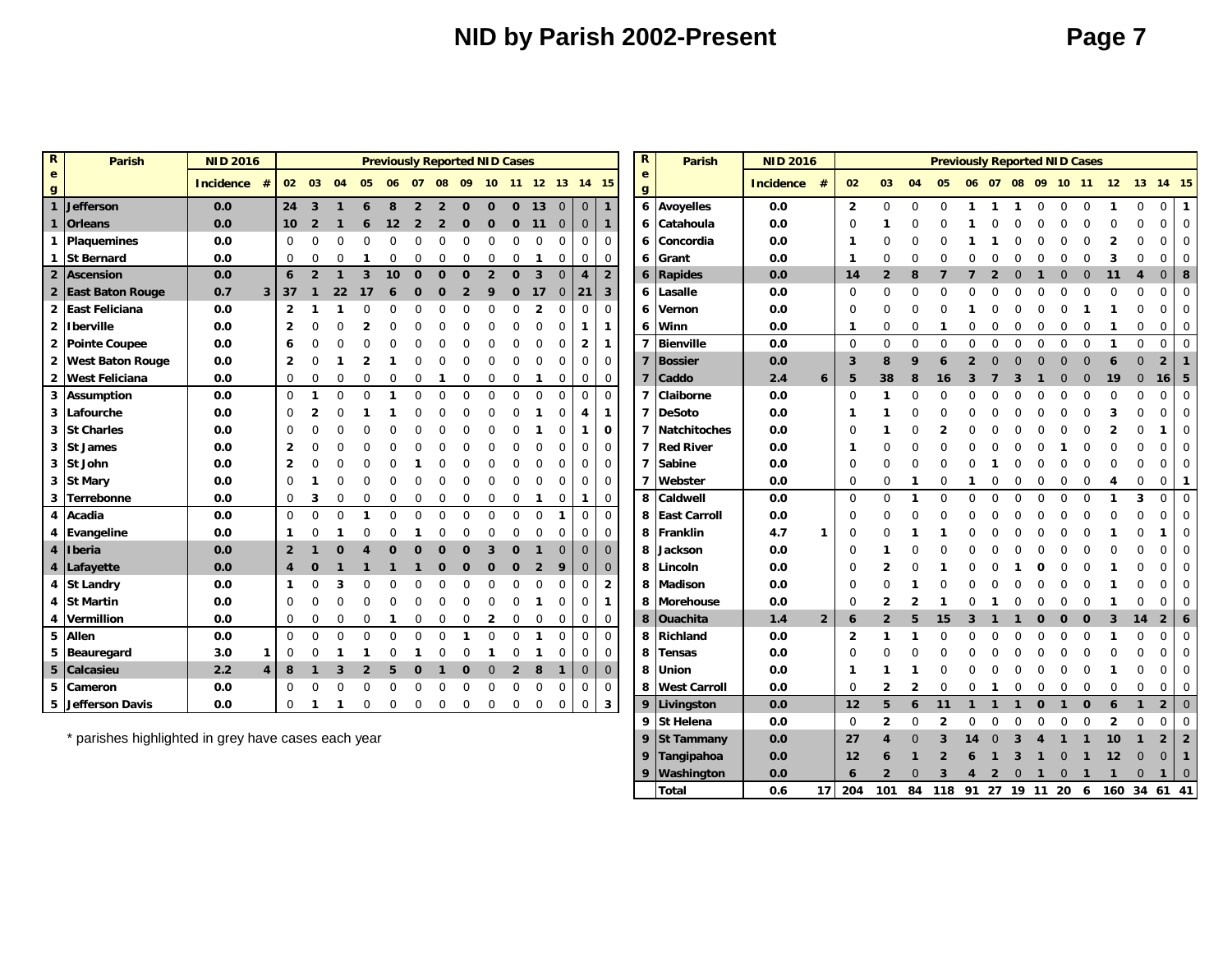# **Zika Summary Page 8**

| <b>ZIKV in Louisiana</b>               | Total           | <b>Mosquito Pools</b> | Total          |
|----------------------------------------|-----------------|-----------------------|----------------|
| Locally acquired mosquito-borne cases: |                 | Negative              |                |
|                                        |                 | Positive              |                |
| <b>Travel-associated cases:</b>        | 33 <sup>a</sup> |                       |                |
| <b>Sexually Transmitted</b>            |                 |                       |                |
| Guillain-Barré Syndrome                |                 | $C$ ondor             | <b>Disease</b> |

| <b>Parish</b>           | <b>Cases</b> | <b>Female</b>    | 24             |
|-------------------------|--------------|------------------|----------------|
| <b>Ascension</b>        |              | <b>Male</b>      | 9              |
| Caddo                   |              |                  |                |
| <b>East Baton Rouge</b> | $\mathbf{2}$ |                  |                |
| <b>Jefferson</b>        | 5            | <b>Age Group</b> | <b>Disease</b> |
| Lafayette               |              |                  | <b>ZIKV</b>    |
| <b>Livingston</b>       | $\mathbf{2}$ | $0 - 14$         | O              |
| <b>Orleans</b>          | 12           | $15 - 44$        | 23             |
| <b>Ouachita</b>         |              | 45-59            | 8              |
| <b>St. Charles</b>      |              | $60+$            | $\mathbf{2}$   |
| <b>St. James</b>        |              | <b>Total</b>     | 33             |
| <b>St. Landry</b>       | 4            |                  |                |
| <b>St. Tammany</b>      | 2            |                  |                |
| Total                   | 33           |                  |                |

| <b>Mosquito Pools</b> | Total |
|-----------------------|-------|
| <b>Negative</b>       |       |
| Positive              |       |

| Gender        | <b>Disease</b> |
|---------------|----------------|
|               | <b>ZIKV</b>    |
| <b>Female</b> |                |
| Male          |                |

| <b>Age Group</b> | <b>Disease</b><br><b>ZIKV</b> |
|------------------|-------------------------------|
| $0 - 14$         |                               |
| $15 - 44$        | 23                            |
| 45-59            | 8                             |
| $60+$            | 2                             |
| Total            | 33                            |

| <b>Countries of Travel:</b> |  |  |
|-----------------------------|--|--|
| <b>Belize</b>               |  |  |
| Colombia                    |  |  |
| Dominican Republic          |  |  |
| El Salvador                 |  |  |
| Grenada                     |  |  |
| Guatemala                   |  |  |
| Haiti                       |  |  |
| Honduras                    |  |  |
| Jamaica                     |  |  |
| Mexico                      |  |  |
| Nicaragua                   |  |  |
| Puerto Rico                 |  |  |
| Saint Lucia                 |  |  |
| Trinidad                    |  |  |
| USVI                        |  |  |
| Venezuela                   |  |  |

| Louisiana Data for U.S. Zika Pregnancy Registry | l Totall |
|-------------------------------------------------|----------|
| Travel-associated infections:                   |          |

"<sup>a</sup> This number includes 2 pregnant women who are also reported above as Zika disease cases"

Louisiana has reported any pregnant woman or newborn residing in Louisiana who has laboratory evidence of Zika infection to the CDC Pregnancy Registry. The U.S. Zika Pregnancy Registry casts a wide net - beyond reported Zika cases - to track and follow pregnancies that may have been impacted by Zika. Regardless of symptoms, pregnant women and newborns are included if testing for Zika virus infection yielded positive or inconclusive test results. Also this includes individuals who don't qualify as Zika cases because they have had no symptoms or if the infection couldn't be specifically identified as Zika virus but have some lab indication of a Flavivirus infection. Flaviviruses are known to cross-react during antibody testing, making it difficult to determine if the person was infected with Zika or some other flavivirus.

*Note: No other details will be provided about Louisiana pregnancies reported to CDC due to privacy concerns and it is not warranted from a public health standpoint.*